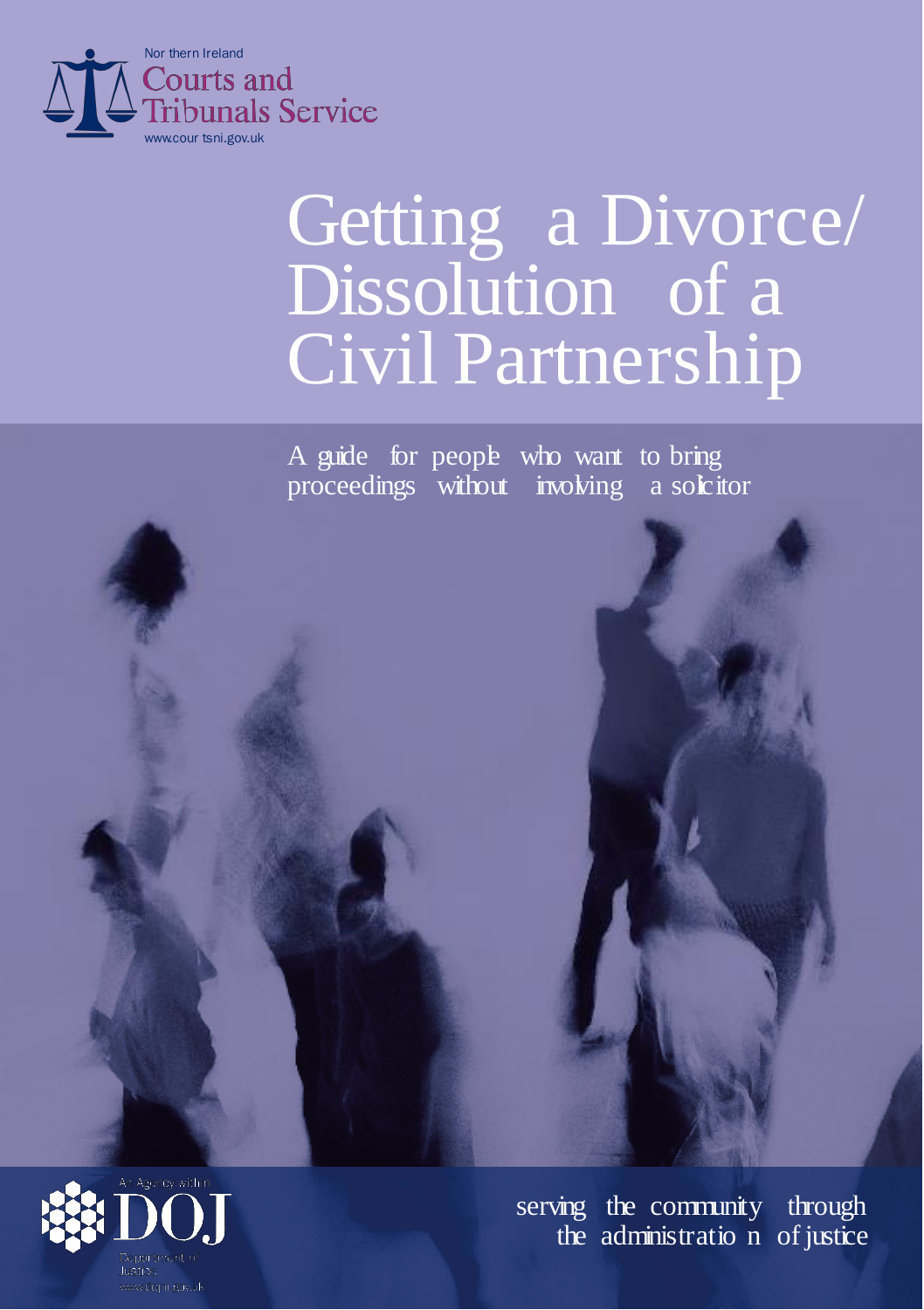serving the community through the administration of justice

This document will be made available in a wide range of alternative formats. Requests should be made to the Communications Group.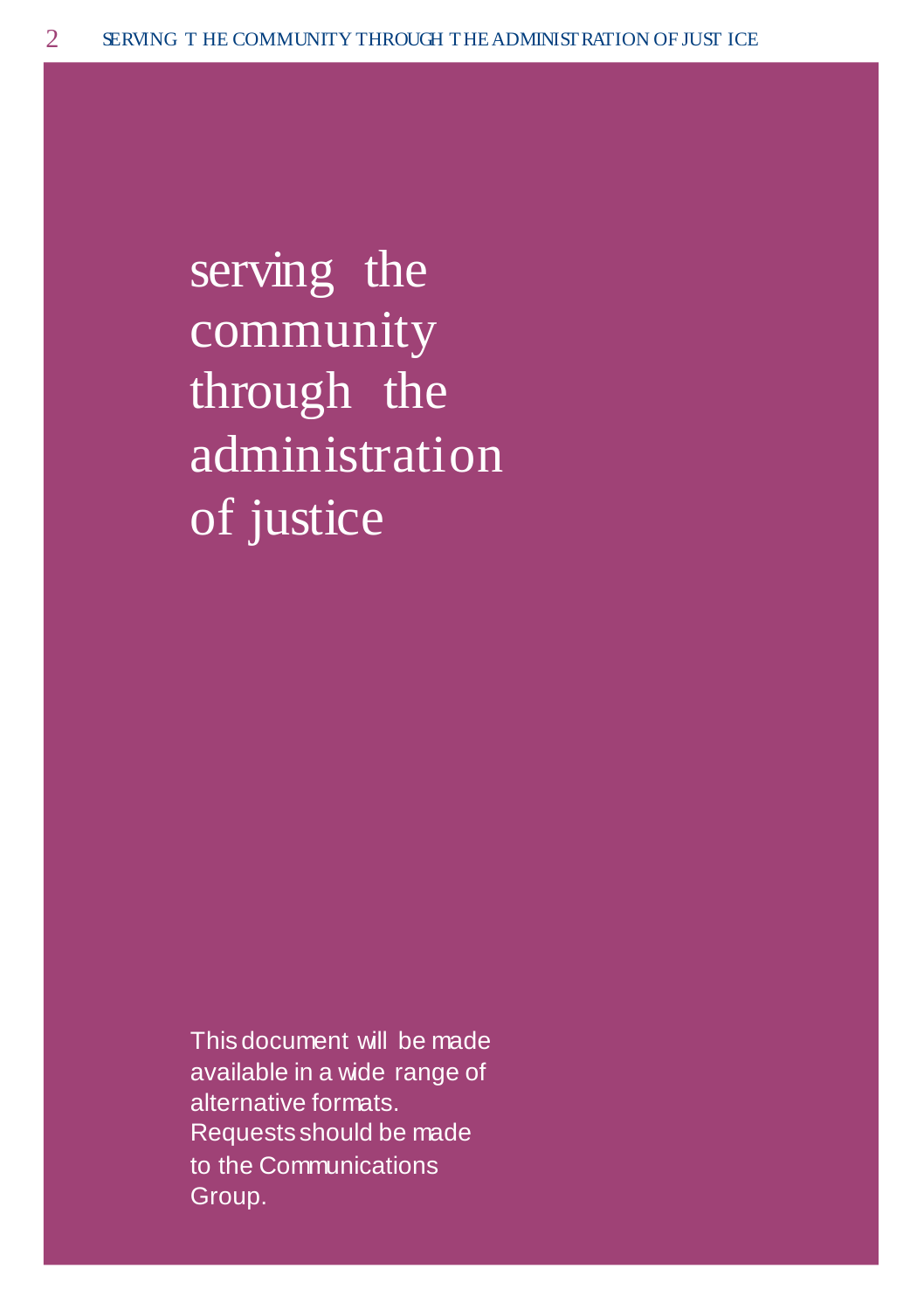#### **Contents**

| <b>Introduction</b>                                                              | 4  |
|----------------------------------------------------------------------------------|----|
| Divorce/Dissolution of Civil Partnership Procedure 5                             |    |
| Preparation                                                                      | 6  |
| <b>Important Notes</b>                                                           | 7  |
| <b>The Fees</b>                                                                  | 8  |
| The Forms                                                                        | 9  |
| <b>Grounds for Divorce</b>                                                       | 10 |
| <b>Grounds for Dissolution of Civil Partnership</b>                              | 11 |
| <b>Jurisdiction</b>                                                              | 12 |
| <b>The Court</b>                                                                 | 14 |
| Courts at which Divorce/Dissolution of Civil<br>Partnership Petitions are heard: | 15 |
| Contact information for the Matrimonial Office                                   | 17 |
| <b>Useful Contacts</b>                                                           | 18 |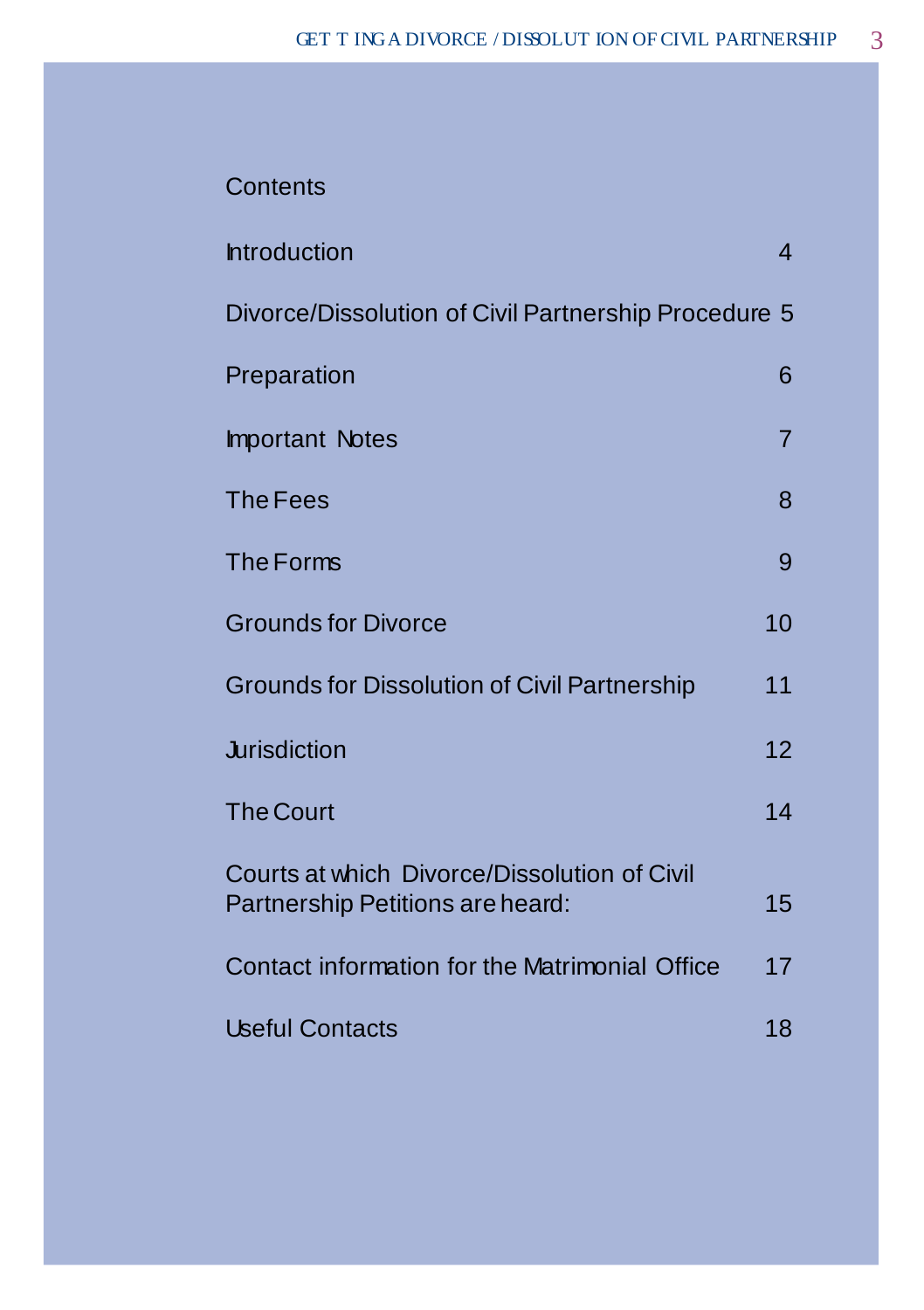#### Introducti on

You may petition for divorce/dissolution of civil partnership as a 'personal petitioner' without engaging a solicitor to act on your behalf. Some cases may not be suitable for a personal application, in such circumstances you will be advised to consult a solicitor.

In Northern Ireland a divorce/dissolution of civil partnership may only be presented to the court after you have been married/in a civil partnership for a period of two years.

This booklet provides background information, and lists the relevant forms that you need to apply for a divorce. The forms and procedures must meet the requirements of The Matrimonial Causes Order (Northern Ireland) 1978, TheFamily Proceedings Rules (Northern Ireland) 1996, Civil Partnership Act 2004 and any relevant EC Council Regulations. The lawconcerning divorce procedures and forms is different in other parts of the United Kingdom.

#### Important

**We will provide information and help you to comply with the Rulesrelating to the law which governs the se proceedings. Our staff are not legallyqualified and the refore are not in a position to give legal adv ice. You must take responsibility for ge tting any le gal advice you mayne edin relation to the divorce / dissolution of civ ilpartnership proceedings.**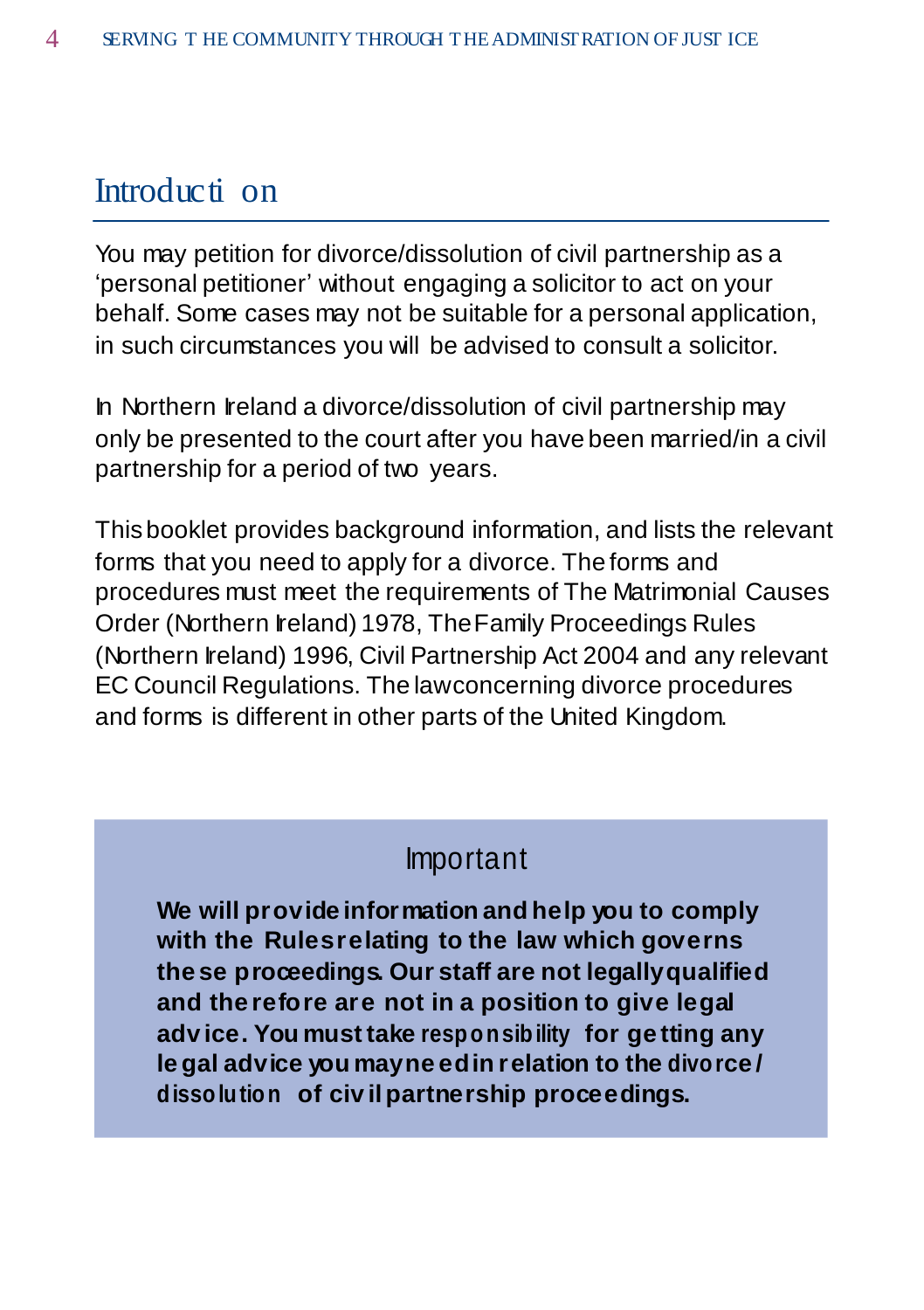## Divorce/Dissolution of Civil Partnership Procedure



Conditional Order made final.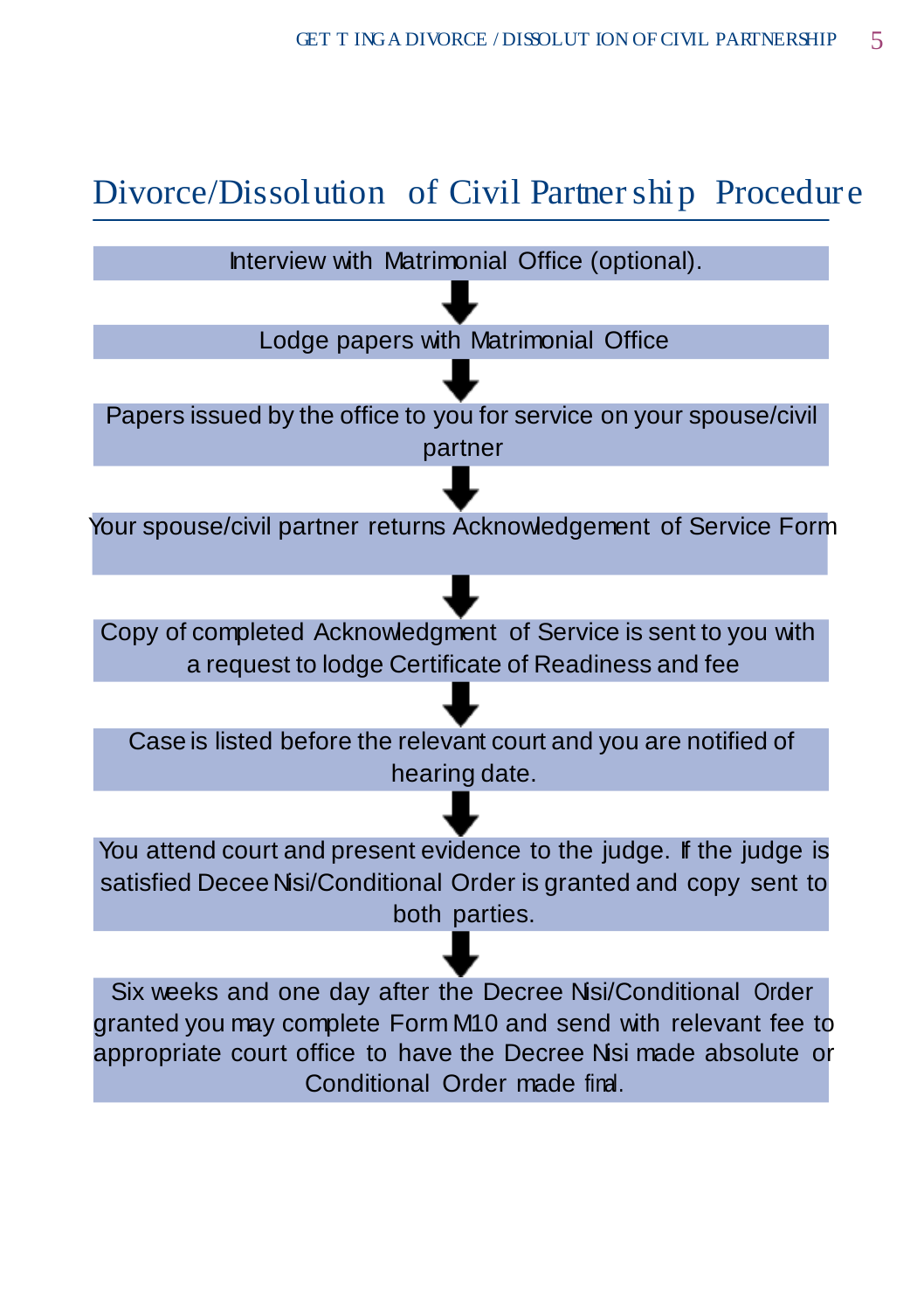# **Preparation**

To gather and present the divorce/dissolution of civil partnership papers you need to follow the stages shown below.

- Read through this information booklet;
- Gather the information and certificate(s) you require; (i.e. Marriage/Civil Partnership Certificate, Birth Certificate of any children under 18, any previous court orders and matrimonial agreement if applicable);
- Make an appointment for a personal petitioner interviewat the Matrimonial Office, Royal Courts of Justice;
- For the interviewhave your draft petition and documents referred to above for the Court to check the petition. See also page 10 for further information on the petition;
- Following the interview, get the final version of the petition form typed; and
- Lodge the completed forms (signed and dated) and certificate(s) with the Matrimonial Office along with the appropriate fee. (See page 8 for fees).

Once we have formally issued the petition and associated forms we will send you a set of papers which you will send to your spouse/ civil partner by first-class post. When your spouse/civil partner has completed the acknowledgement of service and it has been received by the Matrimonial Office we will forward you a Certificate of Readiness. You must send the Certificate of Readiness and the appropriate fee (see page 8) to this office. Upon receipt of the Certificate of Readiness we will arrange a date for hearing before a Judge so that the proceedings may be dealt with. We will let you and your spouse/civil partner know the date for the hearing.

The office will advise you of the requirements involved in your particular case.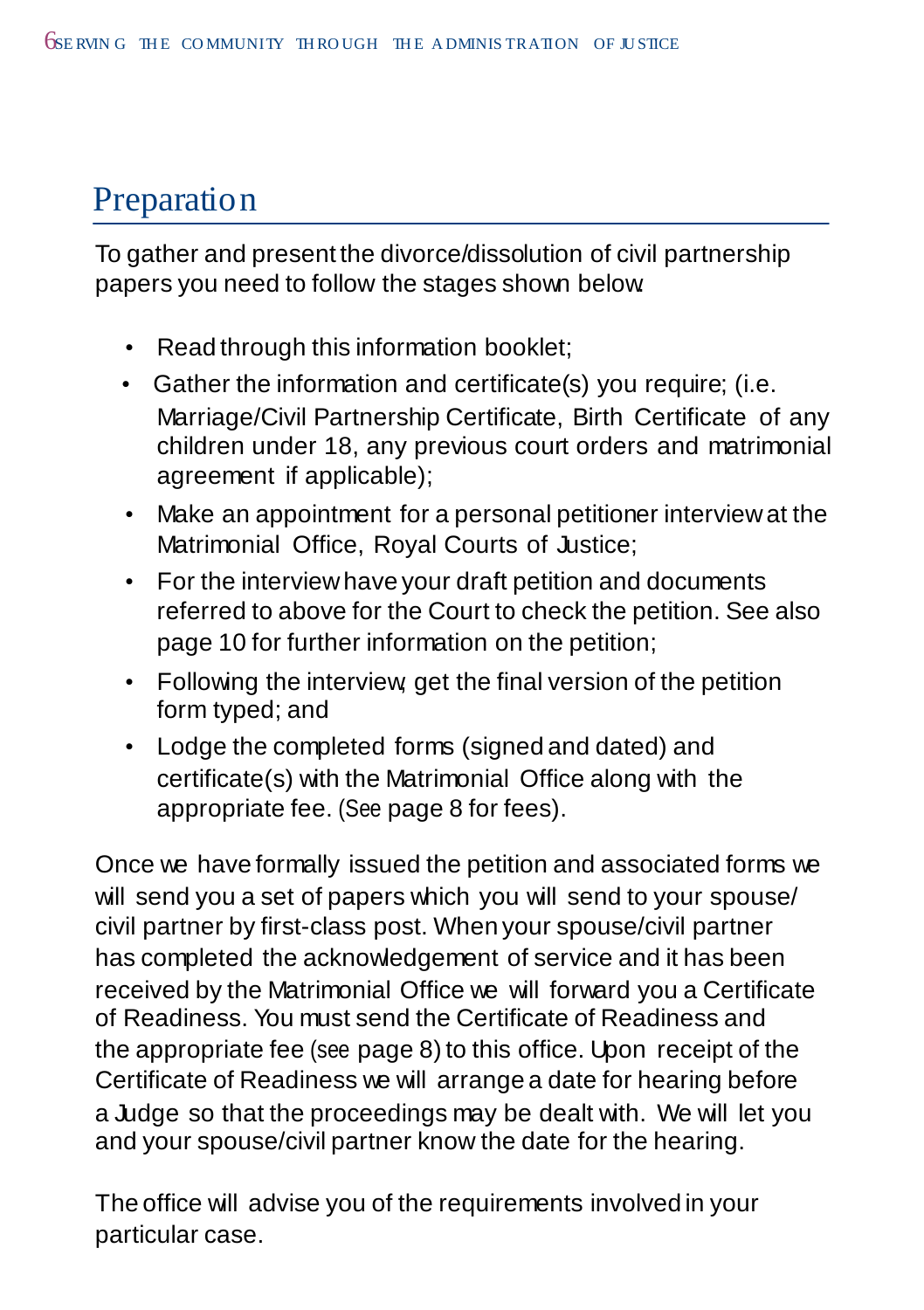## Impor tant Notes

- 1. For marriages/civil partnerships formed outside the UK you must get evidence of an expert in the local law of the country in which the marriage/civil partnership took place to prove that the certificate of marriage/civil partnership certificate is likely to be accepted as evidence proving that a valid marriage/civil partnership had taken place.
- 2. **The issue of a De creeNisi/Conditional Order does not me an you are divorced**.The Court allows a six week contemplation period before an application may be made by the petitioner for a Decree Absolute/Conditional Order to be made final.

**The issue of a De creeAbsolute/Conditional Order made final confirms that a marriage/civil partnership is dissolved**.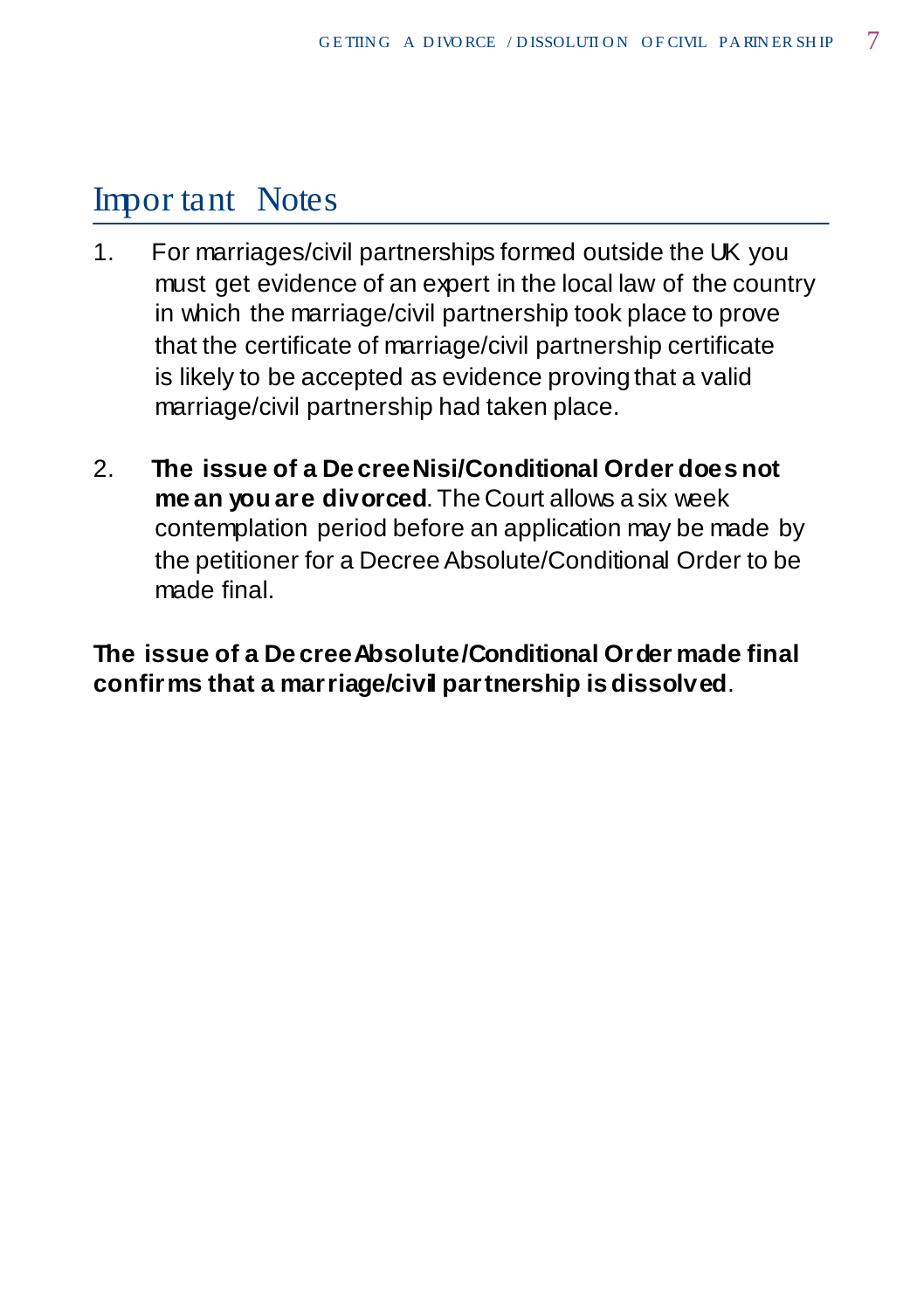### The Fees

The following fees are payable at different stages in divorce/ dissolution of civil partnership proceedings.

| <b>Personal Petitioner Interview</b>                                           | £55  |
|--------------------------------------------------------------------------------|------|
| <b>Lodging Petition</b>                                                        | £220 |
| Setting Down - High Court                                                      | £330 |
| Setting Down - County Court                                                    | £275 |
| Application to make Decree Nsi Absolute/Make<br><b>Conditional Order Final</b> | £83  |

You may have to pay other fees if you require copy documents. Fees may be paid by cheque or postal order. Also, if you are paying in person you can pay by cash or credit card. All fees are payable to "Northern Ireland Courts and Tribunals Service".

You may not have to pay a fee depending on your circumstances. For information regarding exemption and remission of fees please referto leaflet "Court Fees - Do I have to pay them?" which is available on our website (www.courtsni.gov.uk) under Court Fees.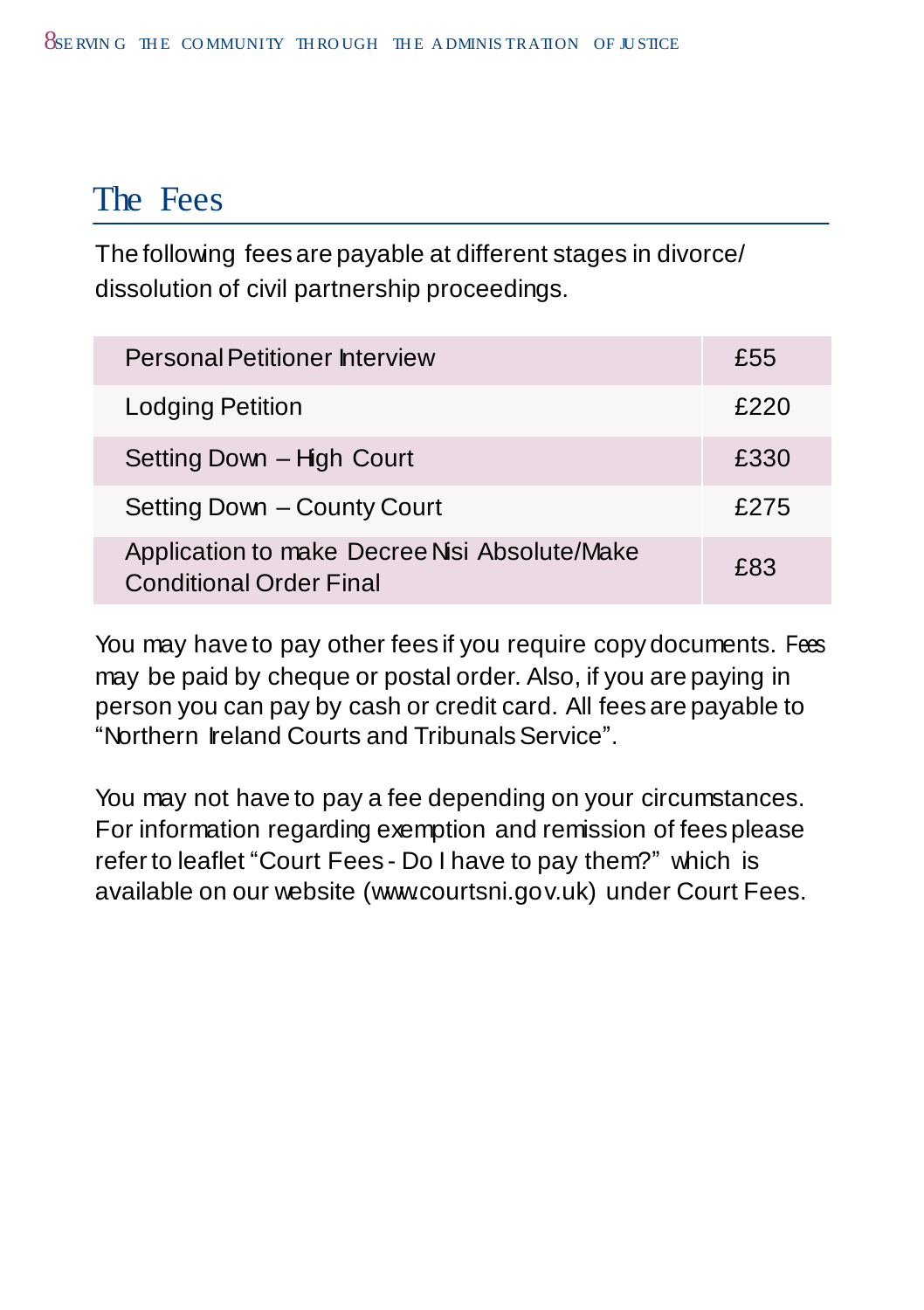### The Forms

The standard forms you need to lodge for a divorce/dissolution of civil partnership are as follows:

- Petition (FormM1)
- Statement of arrangement for children (FormM4) if applicable;
- Notice of proceedings (FormM5 or form M5A for civil partnership); and
- Acknowledgement of Service (FormM6 or form M6A for civil partnership).

The petition form must be typed before lodging in the Matrimonial Office.

All of the forms along with guidance notes for the completion of the forms are available on the Courts and Tribunals Service website (www.courtsni.gov.uk).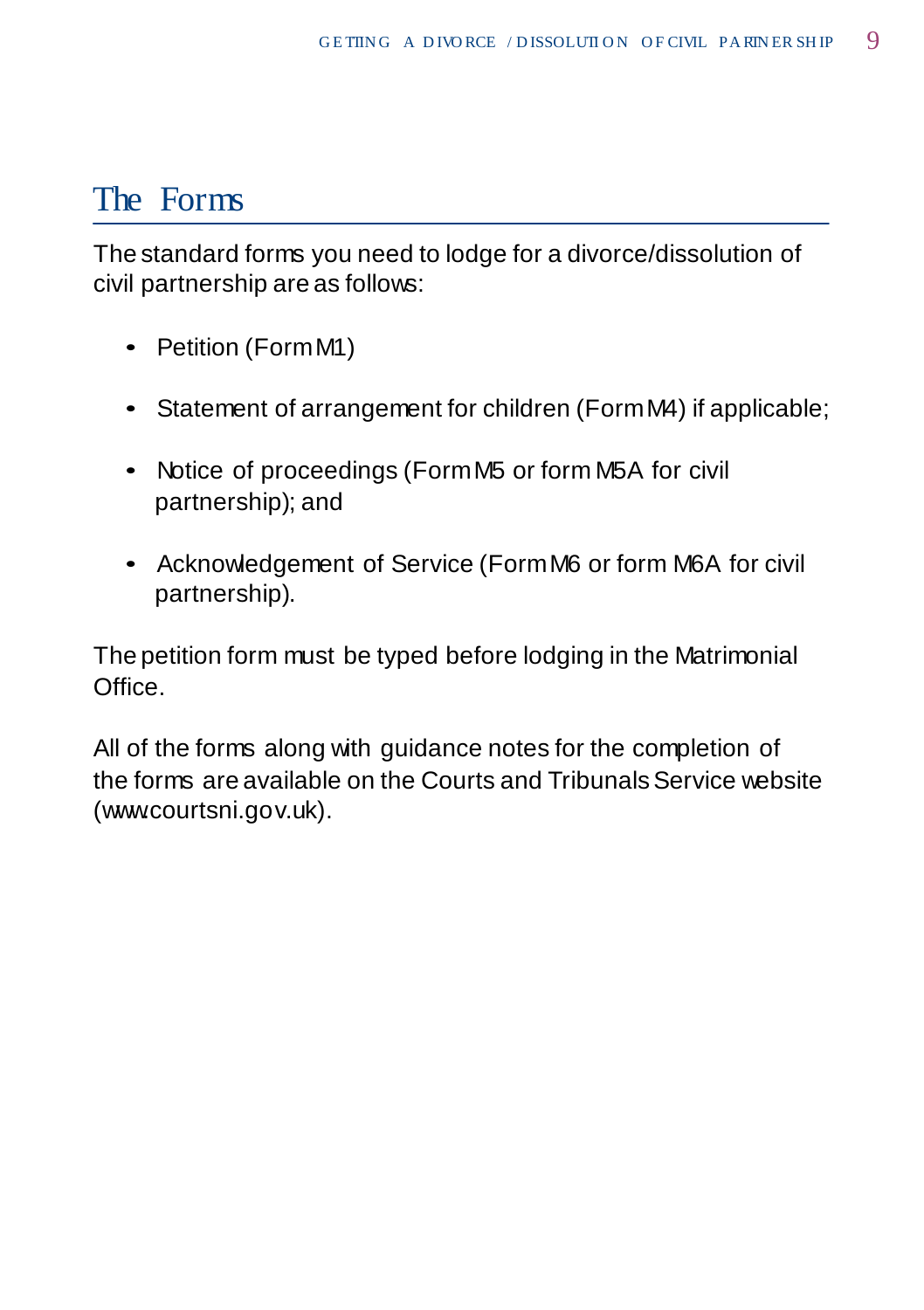### Grounds for Divorce

In preparing your petition you must identify the 'ground or grounds' you want the petition to proceed on. You can give one or more grounds in your petition.

| Ground:                              | The legal wording you must use is:-                                                                                                                                                                                                                                                                   |
|--------------------------------------|-------------------------------------------------------------------------------------------------------------------------------------------------------------------------------------------------------------------------------------------------------------------------------------------------------|
| Two years separation<br>with consent | The parties to the marriage have lived apart<br>for a continuous period of at least two years<br>immediately preceding the presentation of<br>the petition and the respondent consents to<br>a decree being granted.                                                                                  |
| Five years separation                | The parties to the marriage have lived apart<br>for a continuous period of at least five years<br>immediately preceding the presentation of<br>the petition.                                                                                                                                          |
| <b>Desertion</b>                     | The respondent has deserted the petitioner<br>for a continuous period of at least two years<br>immediately preceding the presentation of<br>the petition.                                                                                                                                             |
| Unreasonable<br><b>Behaviour</b>     | The respondent has behaved in such a way<br>that the petitioner cannot reasonably be<br>expected to live with the respondent.                                                                                                                                                                         |
| Adultery                             | a) Since the date of the marriage, The<br>respondent has committed adultery with<br>(name the person) (hereinafter called the<br>co-respondent).<br>or<br>b) Since the date of the marriage, the<br>respondent has committed adultery with a<br>man/woman whose name is unknown to<br>the petitioner. |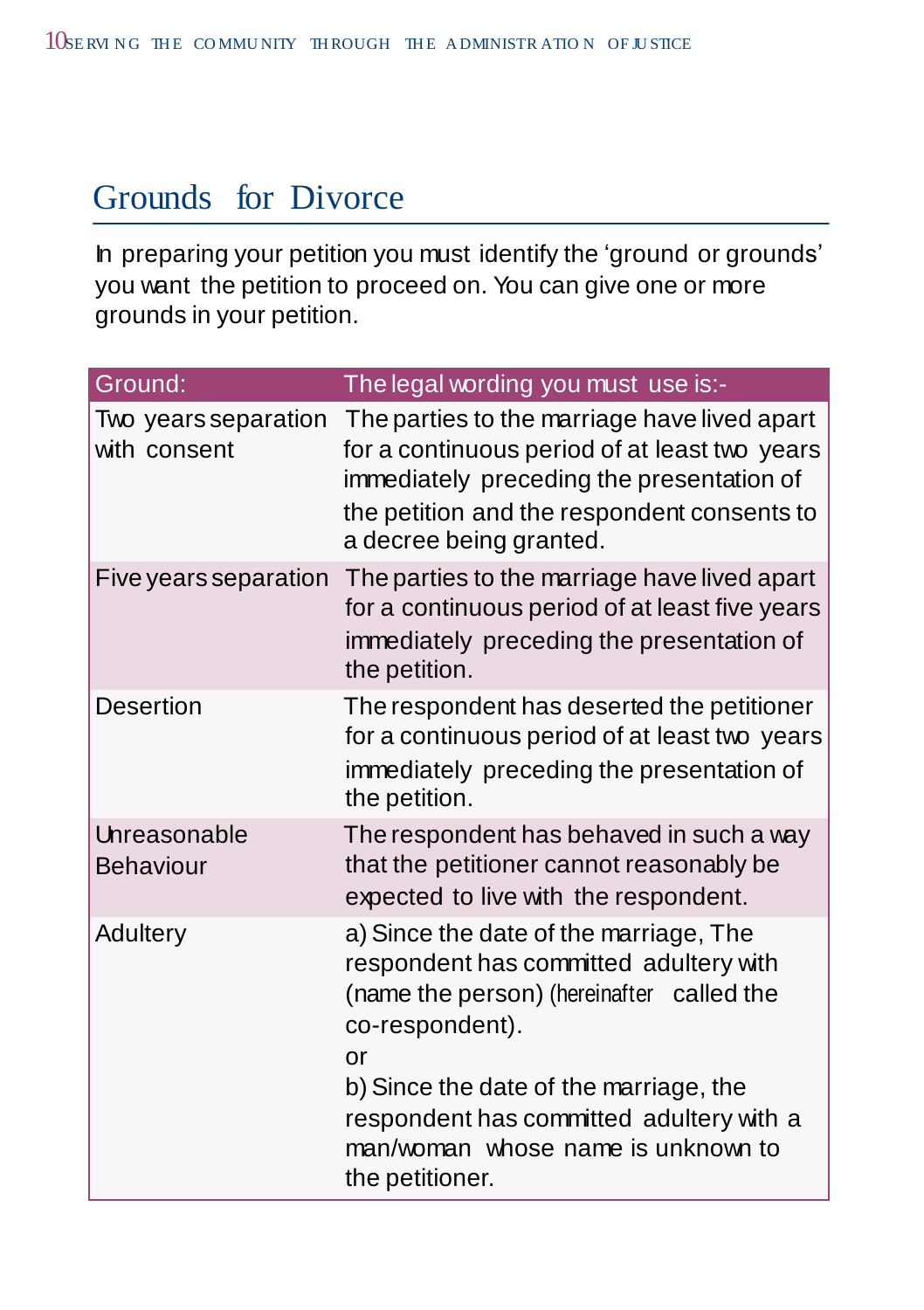### Grounds for Dissoluti on of Civil Partnershi p

| Ground:                                 | The legal wording you must use is:-                                                                                                                                                                                                           |
|-----------------------------------------|-----------------------------------------------------------------------------------------------------------------------------------------------------------------------------------------------------------------------------------------------|
| Two years<br>separation with<br>consent | That the parties of the civil partnership have<br>lived apart for a continuous period of at<br>least two years immediately preceding the<br>presentation of the petition and the<br>respondent consents to a conditional order<br>being made. |
| Five years<br>Separation                | That the parties to the civil partnership have<br>lived apart for a continuous period of at<br>least five years immediately preceding the<br>presentation of the petition.                                                                    |
| <b>Desertion</b>                        | That the respondent has deserted the<br>petitioner for a continuous period of at<br>least two years immediately preceding the<br>presentation of the petition.                                                                                |
| Unreasonable<br><b>Behaviour</b>        | That the respondent has behaved in such a<br>way that the petitioner cannot reasonably be<br>expected to live with the respondent.                                                                                                            |

Information (known as particulars) which supports the ground(s) you have given in your petition will be required.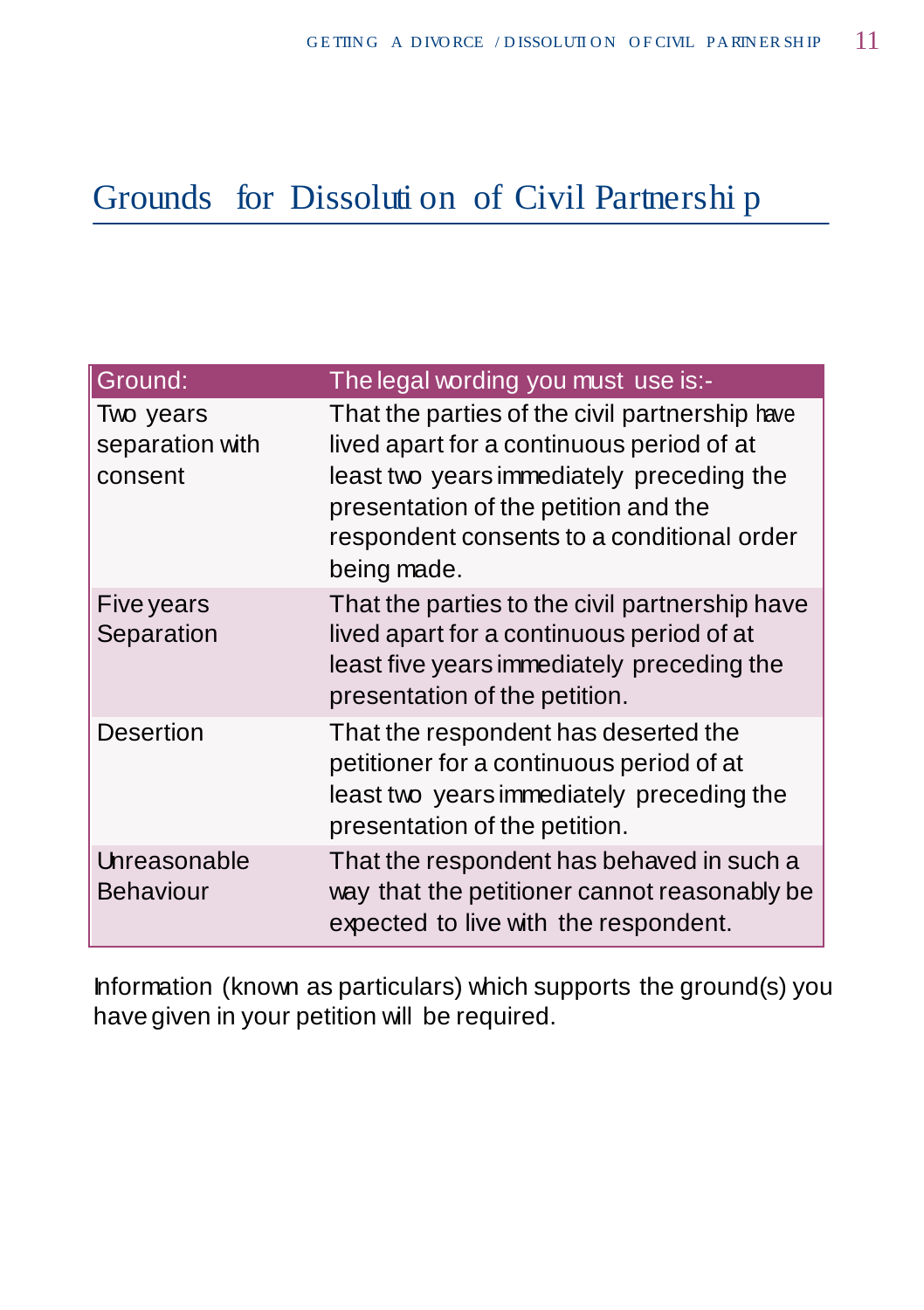# **Jurisdiction**

In your petition you must identify the jurisdiction of the Court which allows a court in Northern Ireland to hear your petition. You may give one or more grounds in your petition. You should identify which of the following statements are relevant to the circumstances of you and your spouse.

The wording required by the legislation:

#### **Divorce**

| <b>Jurisdiction Ground:</b> |                                                                                                                                                                                                                                                                                                                                                                                                                                                                                                                                                                                                                                        |
|-----------------------------|----------------------------------------------------------------------------------------------------------------------------------------------------------------------------------------------------------------------------------------------------------------------------------------------------------------------------------------------------------------------------------------------------------------------------------------------------------------------------------------------------------------------------------------------------------------------------------------------------------------------------------------|
| (a)                         | The petitioner and respondent are both<br>habitually resident in Northern Ireland.                                                                                                                                                                                                                                                                                                                                                                                                                                                                                                                                                     |
| (b)                         | The petitioner and respondent were last<br>habitually resident in Northern Ireland and<br>the * [petitioner] [respondent] still resides<br>there. (*Delete as appropriate)                                                                                                                                                                                                                                                                                                                                                                                                                                                             |
| (c)                         | The respondent is habitually resident in<br>Northern <b>reland</b> .                                                                                                                                                                                                                                                                                                                                                                                                                                                                                                                                                                   |
| (d)                         | The petitioner is habitually resident in<br>Northern Ireland and has resided there for<br>at least one year immediately prior to the<br>presentation of the petition. (You need to<br>give the $\alpha$ d $\alpha$ $\alpha$ s $\alpha$ $\beta$ $\alpha$ $\beta$ $\beta$ $\beta$ $\beta$ $\beta$ $\beta$ $\beta$ $\alpha$ $\beta$ $\beta$ $\beta$ $\alpha$ $\beta$ $\beta$ $\alpha$ $\beta$ $\beta$ $\alpha$ $\beta$ $\beta$ $\alpha$ $\beta$ $\alpha$ $\beta$ $\alpha$ $\beta$ $\alpha$ $\beta$ $\alpha$ $\beta$ $\alpha$ $\beta$ $\alpha$ $\beta$ $\alpha$ $\beta$<br>that time and the period of time you lived at<br>each address.) |
| (e)                         | The petitioner is domiciled and habitually<br>resident in Northern Ireland and has resided<br>there for at least six months immediately<br>prior to the presentation of the petition. (You<br>need to give the address(es) where you lived<br>during that time and the length of time lived<br>at each address).                                                                                                                                                                                                                                                                                                                       |
| (f)                         | The petitioner and the respondent are both<br>domiciled in Northern Ireland.                                                                                                                                                                                                                                                                                                                                                                                                                                                                                                                                                           |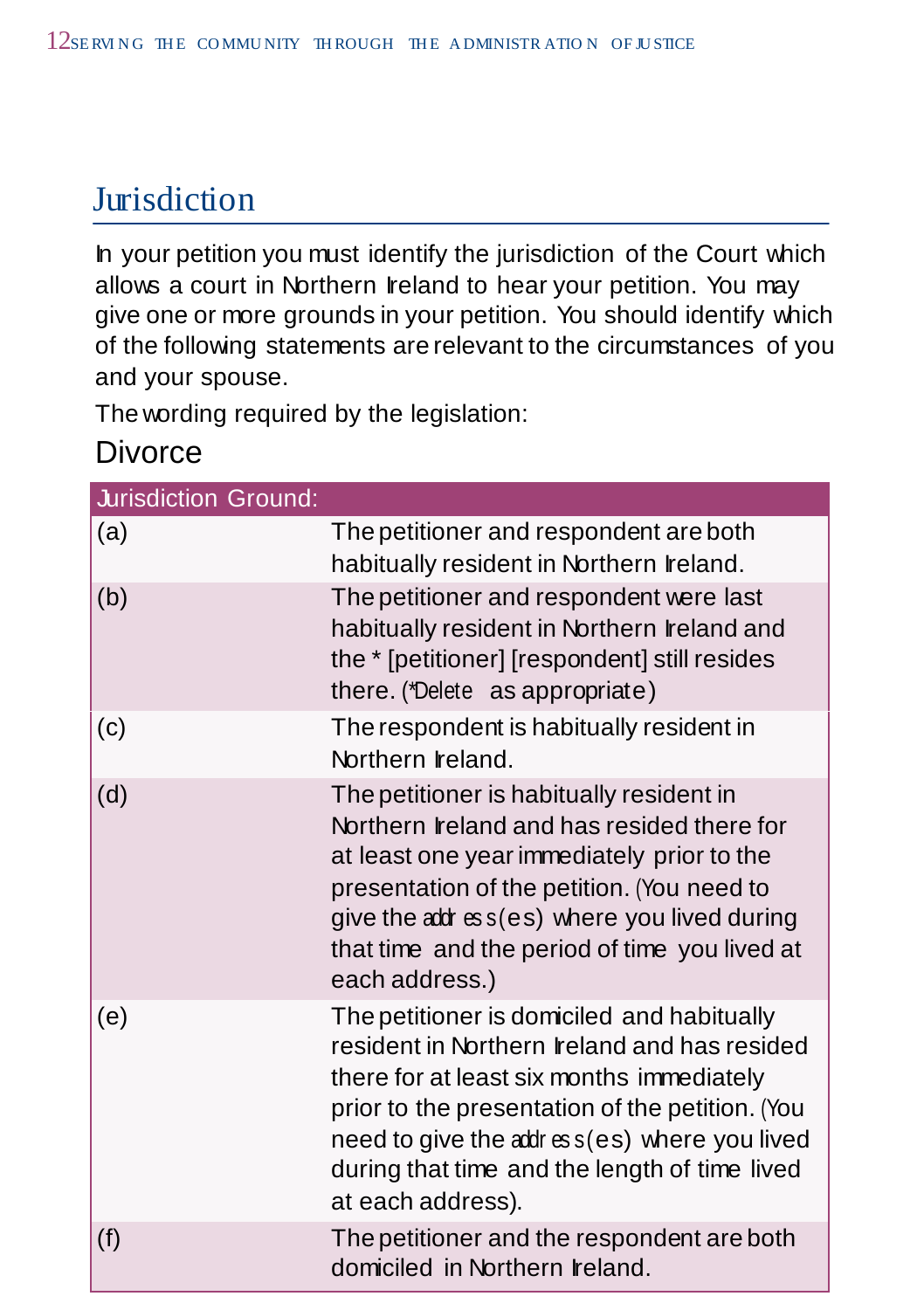# Dissolution of Civil Partnership

| <b>Jurisdiction Ground:</b> |                                                                                                                                                                                                                                                                                                                       |
|-----------------------------|-----------------------------------------------------------------------------------------------------------------------------------------------------------------------------------------------------------------------------------------------------------------------------------------------------------------------|
| (a)                         | Both civil partners are habitually resident in<br>Northern Ireland.                                                                                                                                                                                                                                                   |
| (b)                         | Both civil partners were habitually resident in<br>Northern Ireland and one of the civil partners<br>continues to reside there.                                                                                                                                                                                       |
| (c)                         | The respondent is habitually resident in<br>Northern Ireland.                                                                                                                                                                                                                                                         |
| (d)                         | The petitioner is habitually resident in<br>Northern Ireland and has resided there for<br>at least one year immediately preceding the<br>presentation of the petition. (You need to<br>give the address (es) where you lived during<br>that time and the period of time you lived at<br>each address).                |
| (e)                         | The petitioner is domiciled and habitually<br>resident in Northern Ireland and has resided<br>there for at least six months immediately<br>preceding the presentation of the petition<br>(You need to give the address (es) where you<br>lived during that time and the length of time<br>you lived at each address). |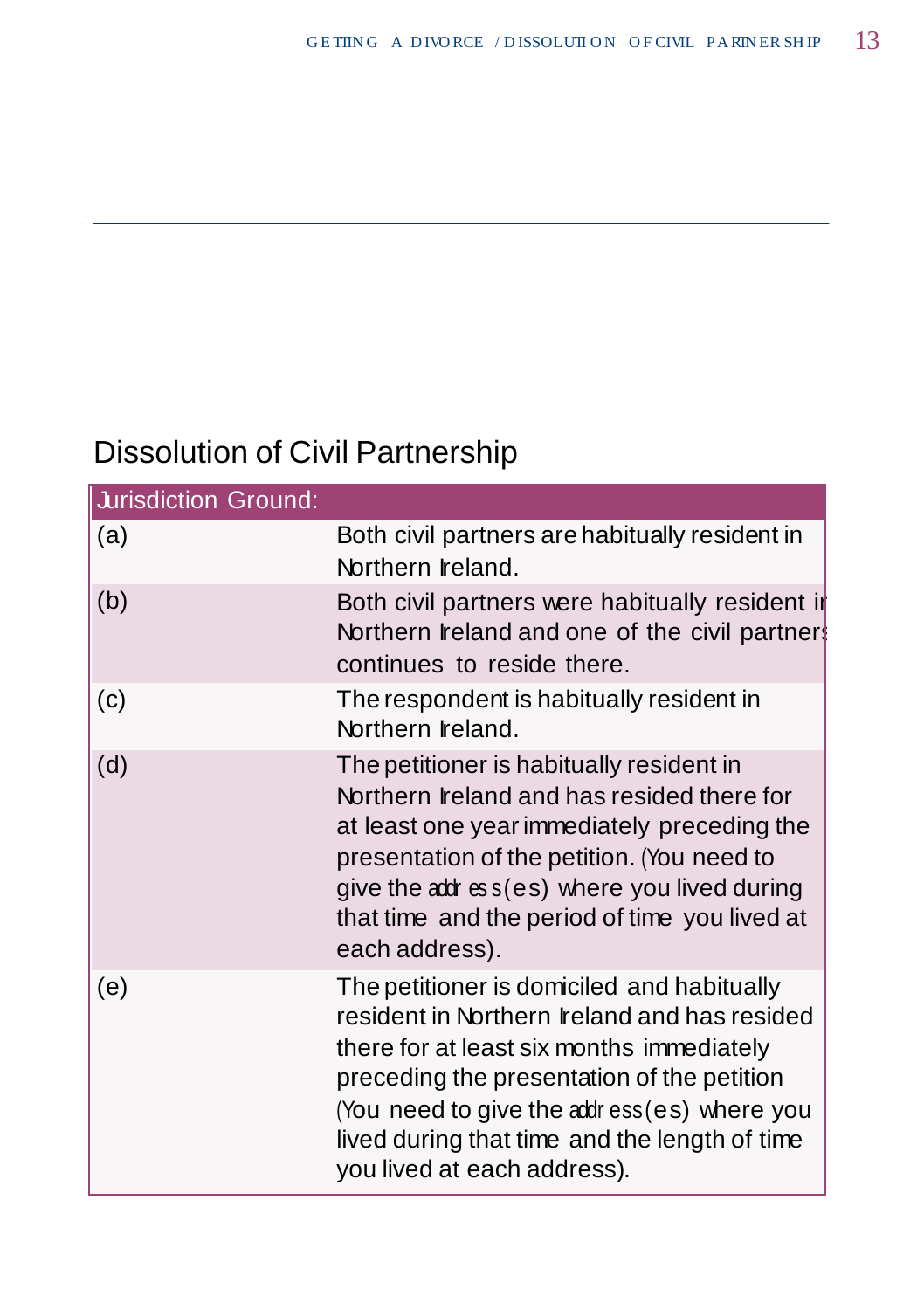#### The Court

An undefended divorce/dissolution of civil partnership can be dealt with in either The High Court or the local county court. If you choose to present your petition in the county court please note that it will be dealt with in the High Court if your spouse/civil partner chooses to defend the matter.

You will have to attend the relevant Court on the day the Decree Nsi/Conditional Order hearing is listed before a judge.

If you have a particular need in relation to your attendance at court or if you have a disability, arrangements can be made to assist you. Please ask at reception for the Customer Service Officer, the Disability Liaison Officer or contact the court office in advance.

Court lists are available seven days in advance of hearing dates on our website [www.courtsni.gov.uk. L](http://www.courtsni.gov.uk/)ists will be displayed from 9.30am daily in the court building. You should note that cases are not always called in the order they appear on the list. (If you need any information about your case at any time please contact a court official who will help you).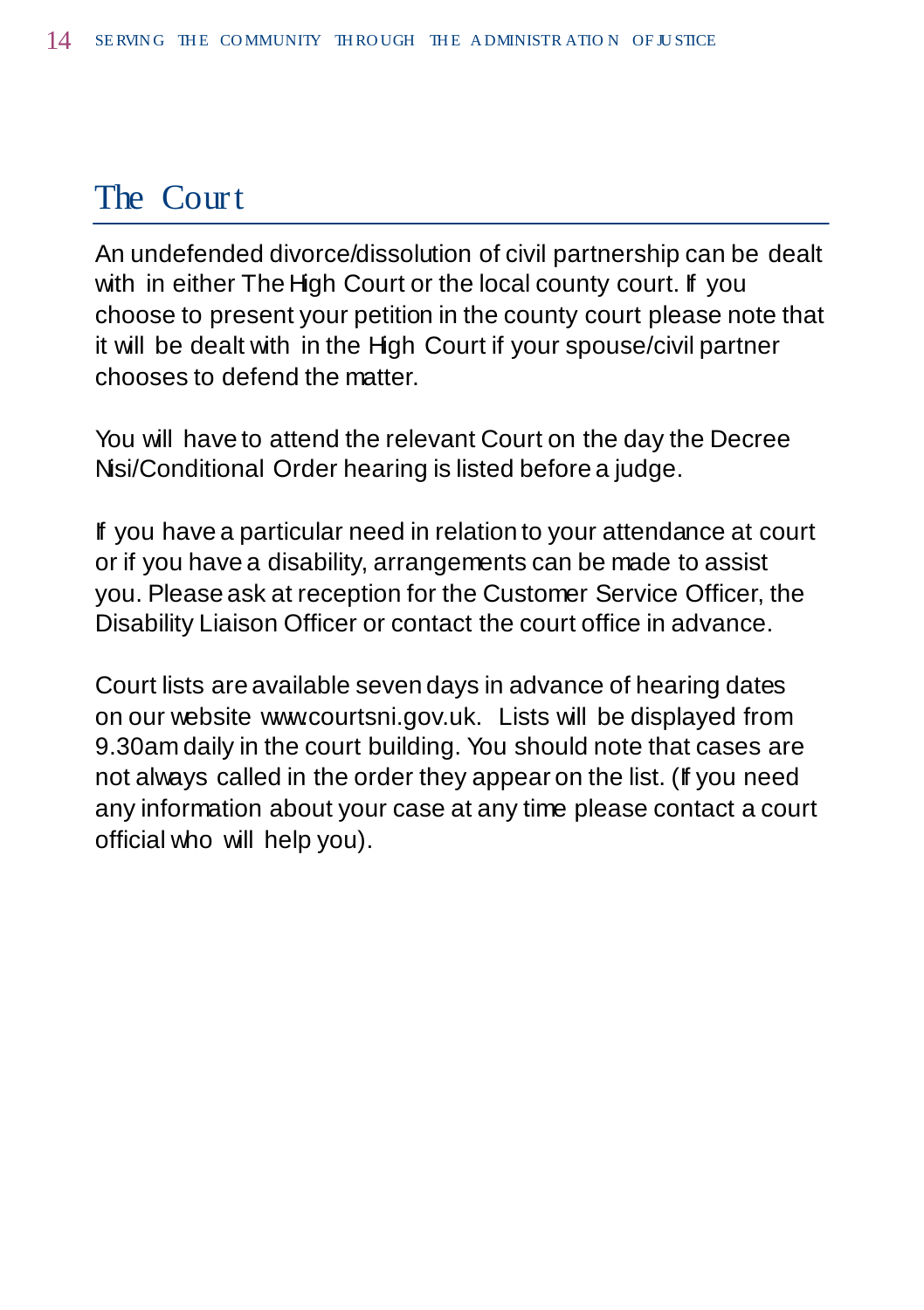#### Courts at which Divorce/Dissoluti on of Civil Partnershi p Petitions are heard:

Antrim Court Office The Courthouse 30 Castle Way Antrim BT41 4AQPhone: 028 9446 2661

Armagh Court Office The Mall Armagh BT6 19DJ Phone: 028 3752 2816

Ballymena Court Office The Courthouse Albert Place Ballymena BT43 5BS Phone: 028 2564 9416

Belfast County Court Office Laganside Courts 45 Oxford Street Belfast BT1 3LL Phone: 028 9023 2721

Craigavon Court Office The Courthouse Central Way Craigavon BT64 1AP Phone: 028 3834 1324 Coleraine Court Office The Courthouse 46A Mountsandel Road Coleraine BT52 1NY Phone: 028 7034 3437

Downpatrick Court Office The Courthouse English Street Downpatrick BT30 6AB Phone: 028 4461 4621

Dungannon Court Office 46 Killyman Road Dungannon BT71 6DE Phone: 028 8772 2992

Enniskillen Court Office East Bridge Street Enniskillen BT74 7BP Phone: 028 6632 2356

Larne Court Office The Courthouse Victoria Road Larne BT40 1RN Phone: 028 2827 2927

Limavady Court Office The Courthouse Main Street Limavady BT49 0EY Phone: 028 7772 2688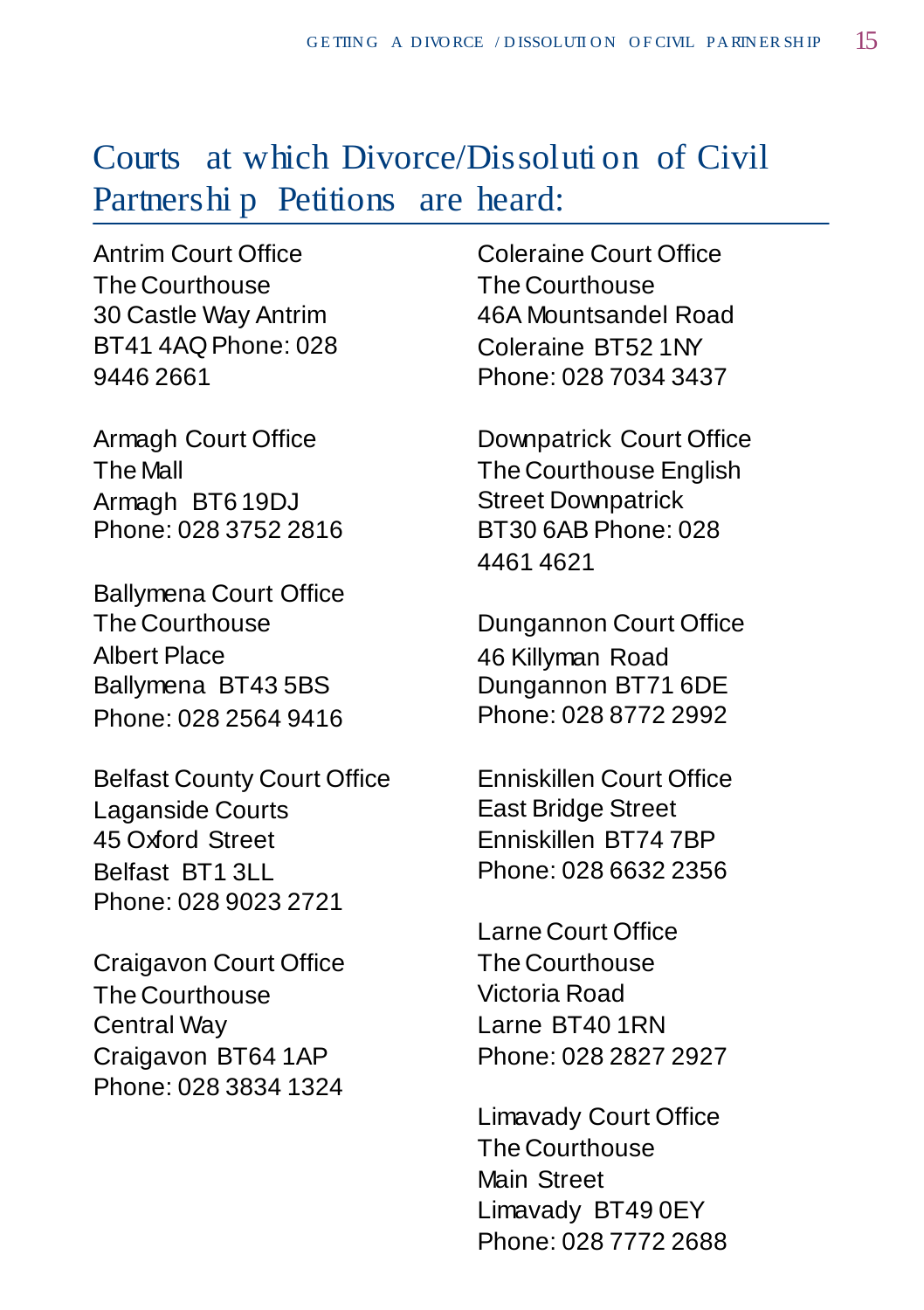Lisburn Court Office The Courthouse Railway Street Lisburn BT28 1XR Phone: 028 9267 5336

Londonderry Court Office The Courthouse Bishop Street Londonderry BT48 6PQ Phone: 028 7136 3448

Magherafelt Court Office The Courthouse Hospital Road Magherafelt BT45 5DG Phone: 028 7963 2121

Newry Court Office The Courthouse 23 New Street Newry BT35 6ADPhone: 028 3025 2040

Newtownards Court Office The Courthouse Regent Street Newtownards BT23 4LPPhone: 028 9181 4343

Omagh Court Office The Courthouse High Street Omagh BT78 1DU Phone: 028 8224 2056

RoyalCourts of Justice Chichester Street Belfast BT1 3JF Phone: 028 9023 5111

Strabane Court Office The Courthouse DerryRoad Strabane BT82 8DT Phone: 028 7138 2544

You can view information on location, transport, facilities and services available at our court venues on our website at [www.courtsni.gov.uk.](http://www.courtsni.gov.uk/)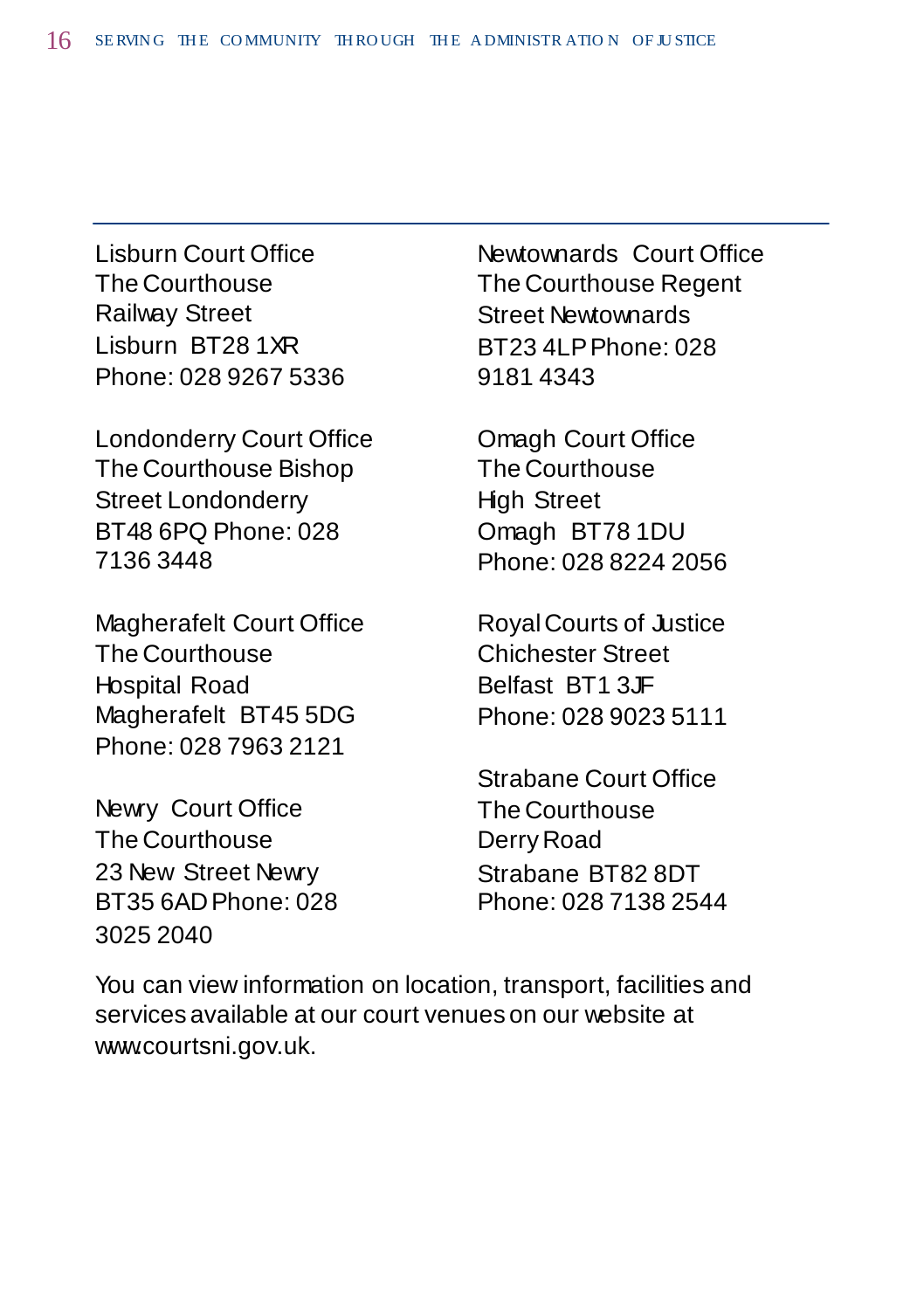#### Contact infor mati on for the Matri monial Office

The Matrimonial Office RoyalCourts of Justice Chichester Street Belfast BT1 3JF

Phone: 028 9023 5111 Fax: 028 90 322782 Email: [matrimonial@courtsni.gov.uk](mailto:matrimonial@courtsni.gov.uk)

The public counter of this office, on the 2nd floor, Chichester Street Wing of the Royal Courts of Justice building, is open:

> **9.30am to 4.30pm M onday to Friday (We are not open on public and bank h olidays).**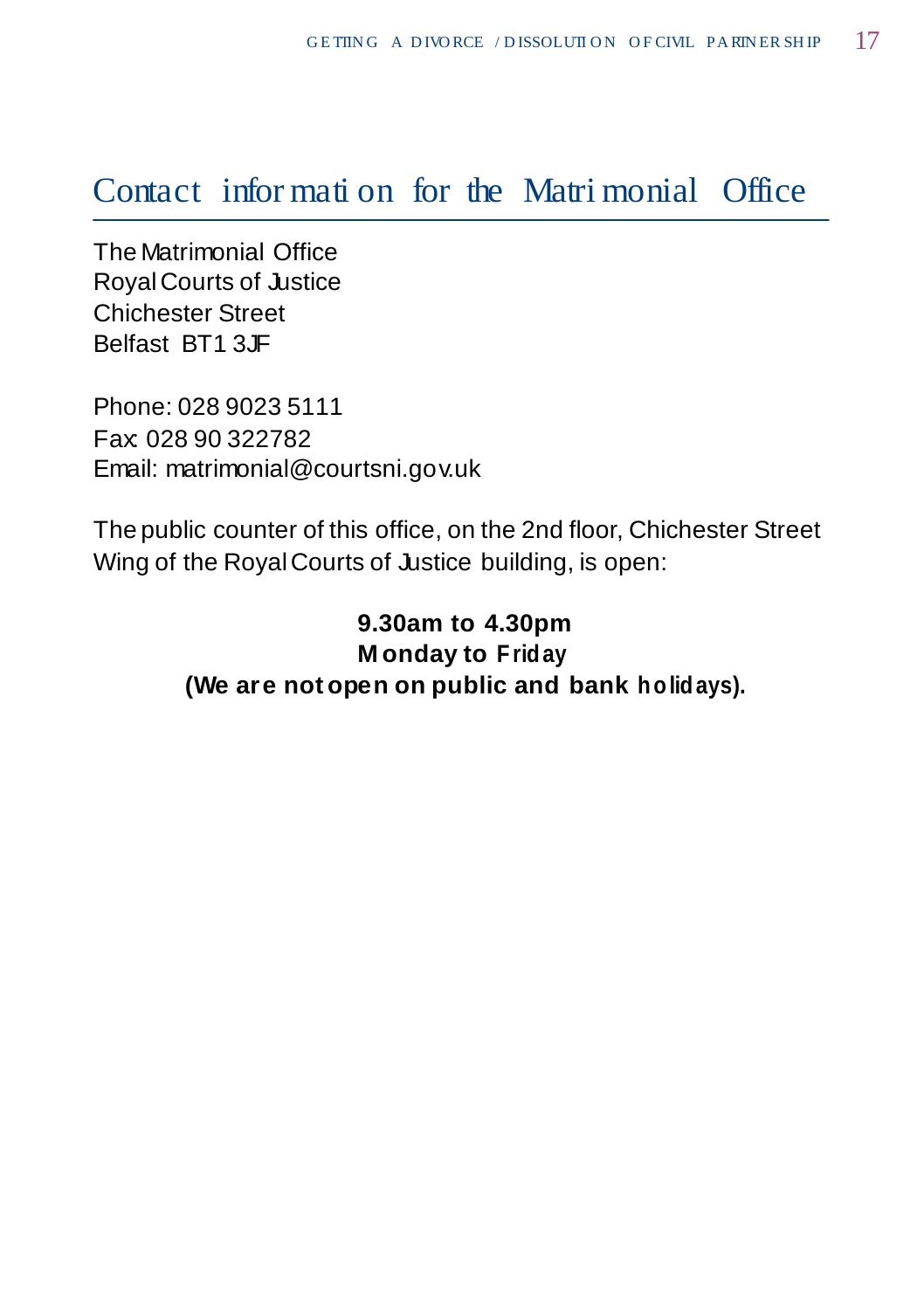#### Useful Contacts

General Register Office Oxford House Chichester Street Belfast BT1 4HH Telephone 028 90 252000

Citizens Advice Bureau Bradbury Centre 1-17 Lisburn Road Belfast BT9 7AATelephone 028 90 329133

The Law Society of Northern Ireland Law Society House 96 Victoria Street Belfast BT1 3GNTelephone 028 90 231614

Relate 3rd & 4th Floors 3 GlengallStreet Belfast BT12 5AB Telephone 028 90 323454

Law Centre (NI) 124 Donegall Street Belfast BT1 2GY Telephone 028 90 244401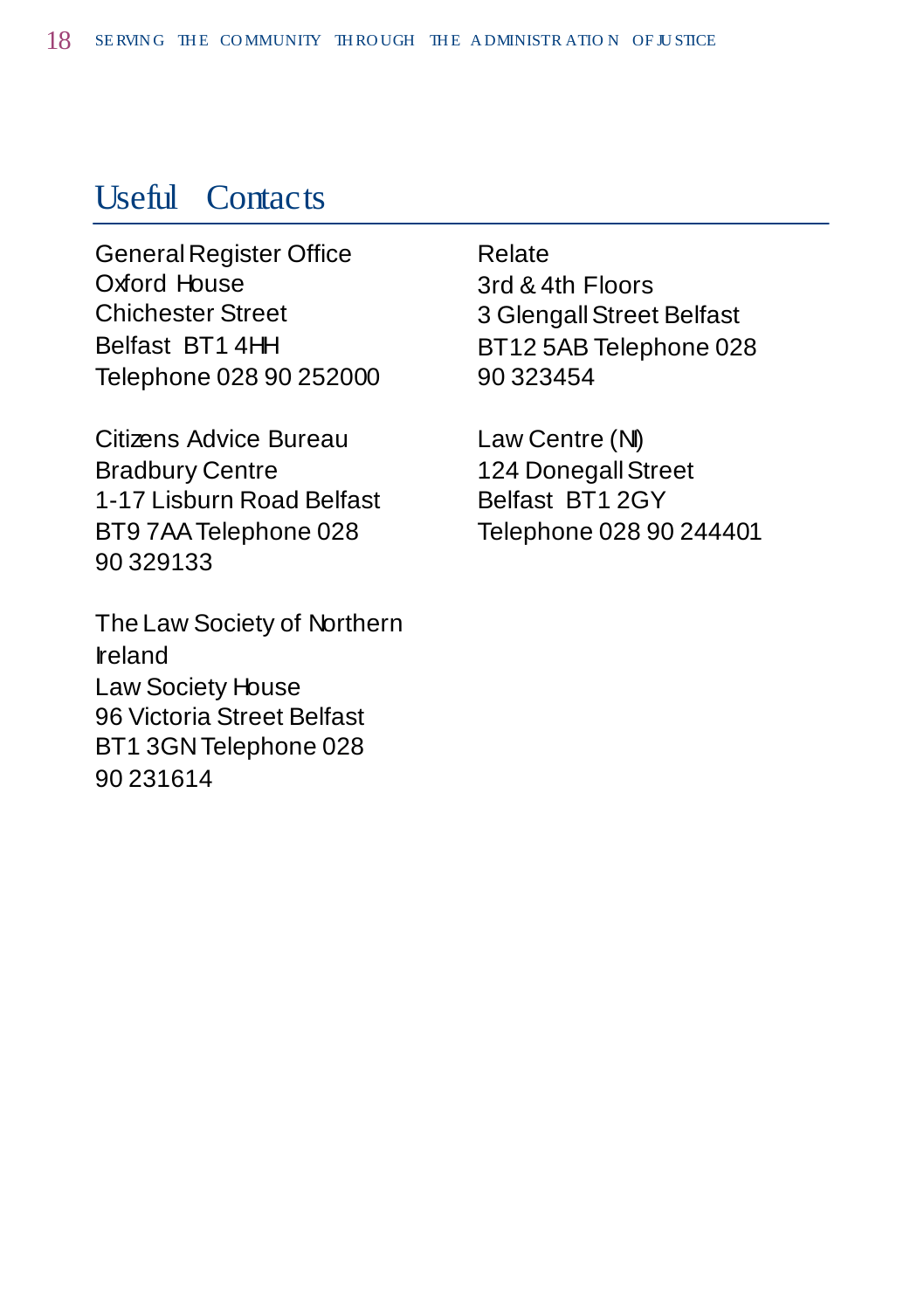If you are dissatisfied with the service you have received, ask a member of staff for a copy of our 'Making a Complaint' leaflet. Alternatively contact Communications Group or visit our website at [www.courtsni.gov.uk.](http://www.courtsni.gov.uk/)